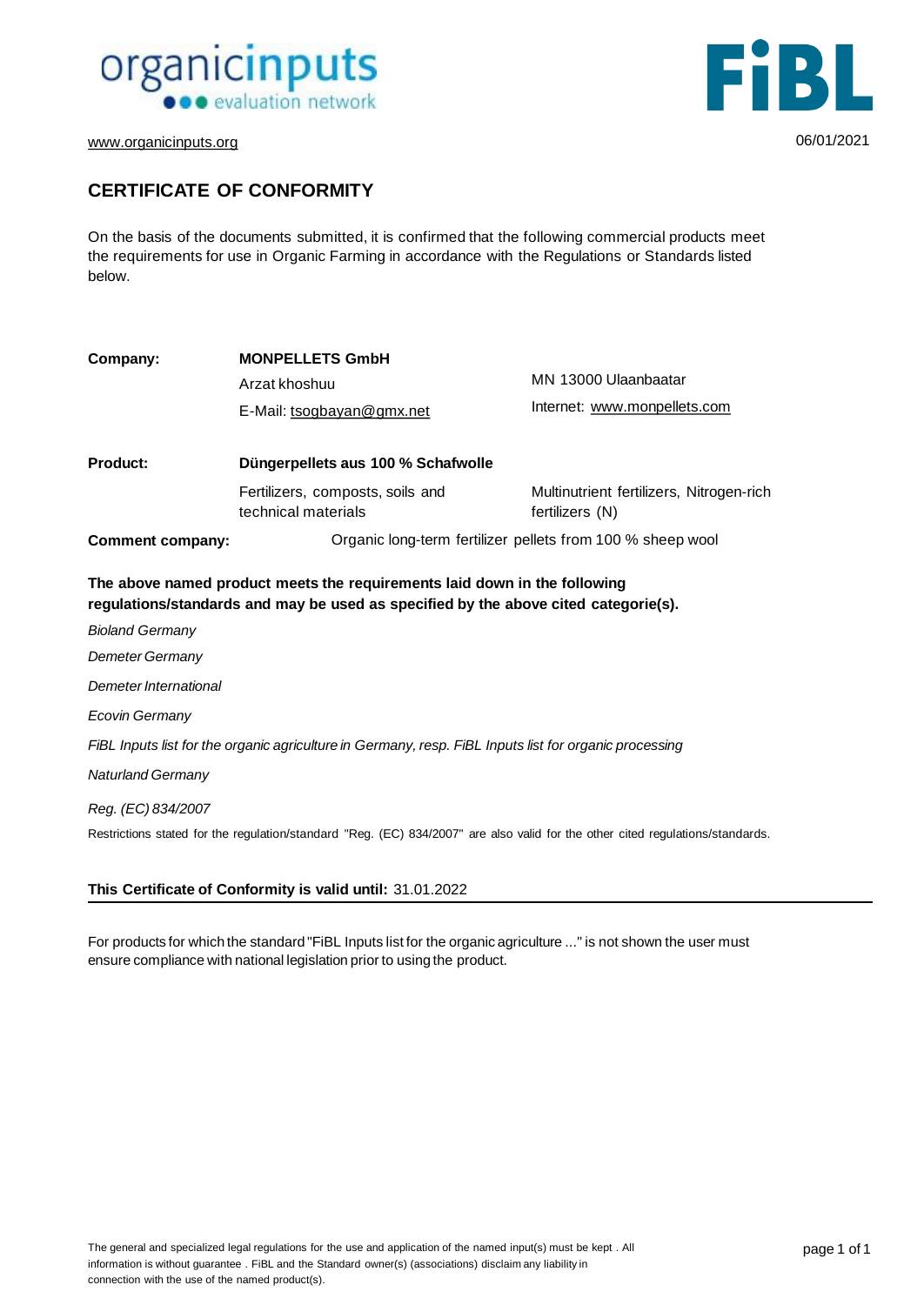### ХААНА ХЭРЭГЛЭХ ВЭ?



Хулэмжийн аж ахуйд

# ЯМАР УРГАМЛЫГ БОРДОХ ВЭ?



Хунсний

**НОГОО** 



Нарийн

ногоо









Жимс,

жимсгэнэ

Цэцэг, навчит ургамал

Цэцэрлэгт хурээлэн

Бут, сөөг

**VDЖVVЛЭХ** 

Мод тарих уржүүлэх

Монпеллетс - хонины ноосон био бордооны онцлог ба давуу талууд



100% хонины ноосоор хийсэн дээд зэргийн био бордоо



Экологийн цэвэр бүтээгдэхүүн ба байгаль орчинд ямарч хор нөлөөгүй, 100% нехен сэргээгддэг түүхий эд

Хөрсний чийгшилтийг зохицуулна, хэмжээг хэтрүүлэн хэрэглэснээр ургамал хөрсөнд ямарч муу хөлөөгүй



Бордоо нь өөрийн жингээс 3.5 дахин илүү ус шингэн хадгалж, шаардлагатай үед өөрт хуримтлуулсан ус, чийгээ гадагшуулна

Хөрсийг сийрэгжүүлэн, хөвсийлгөх ба хорхой, шавжнаас хамгаална

Бордоо хөрсөнд аажмаар, урт хугацаанд задарч ургамжлыг тэжээллэг бодисоор 10 сарын турш хангана. Жилд ганцхан удаа хэрэглэнэ

Үйлдвэрлэлийн явцад ямарч химийн бодис болон бусад туслах материал холихгүй

Үйлдвэрлэлд ус хэрэглэхгүй, хуурай аргаар үйлдвэрлэдэг

#### Органик бодис 81.5% 23000 мг/кг Хүхэр Нийт азот 10.45% Фосфат (Р205) 0.32% Калийн исэл (К20) 5.33% Хатуулаг рН-(хатуу 9.47 бодисонд) Магнезийн исэл (MqO) 0.47%

Чанар: ХБНГУ-д экспортлож буй "Premium Quality" буюу "Дээд зэрэг"

> Голч: бмм Нягтрал: 0.65гр/см3

Хадгалах хугацаа: Хуурай, чийггүй газар доод тал нь 2 жил. Хэрэглэх заавар: Дэлгэрэнгүй тайлбар, заавар саван дотор байгаа болно.

**"МОНПЕЛЛЕТС" ХХК** Баянзүрх дүүрэг, 20-р хороо, Арцат хошуу 3 тоот

\*\*\*\*\*\*\*\*\*\*\*\*\*

"ХОНИНЫ НООСОН БОРДООНЫ ҮЙЛДВЭР" Төв аймаг, Эрдэнэ сум, 1-р баг, Өгөөмөр, Аржанчивлан суурингаас урд зүгт 4.5км

#### \*\*\*\*\*\*\*\*\*\*\*\*

Холбоо барих: 9999-5249 9884-5624 9984-5824 E-mail: tsogbayan@gmx.net www.monpellets.com

## монголд үйлдвэрлэв.